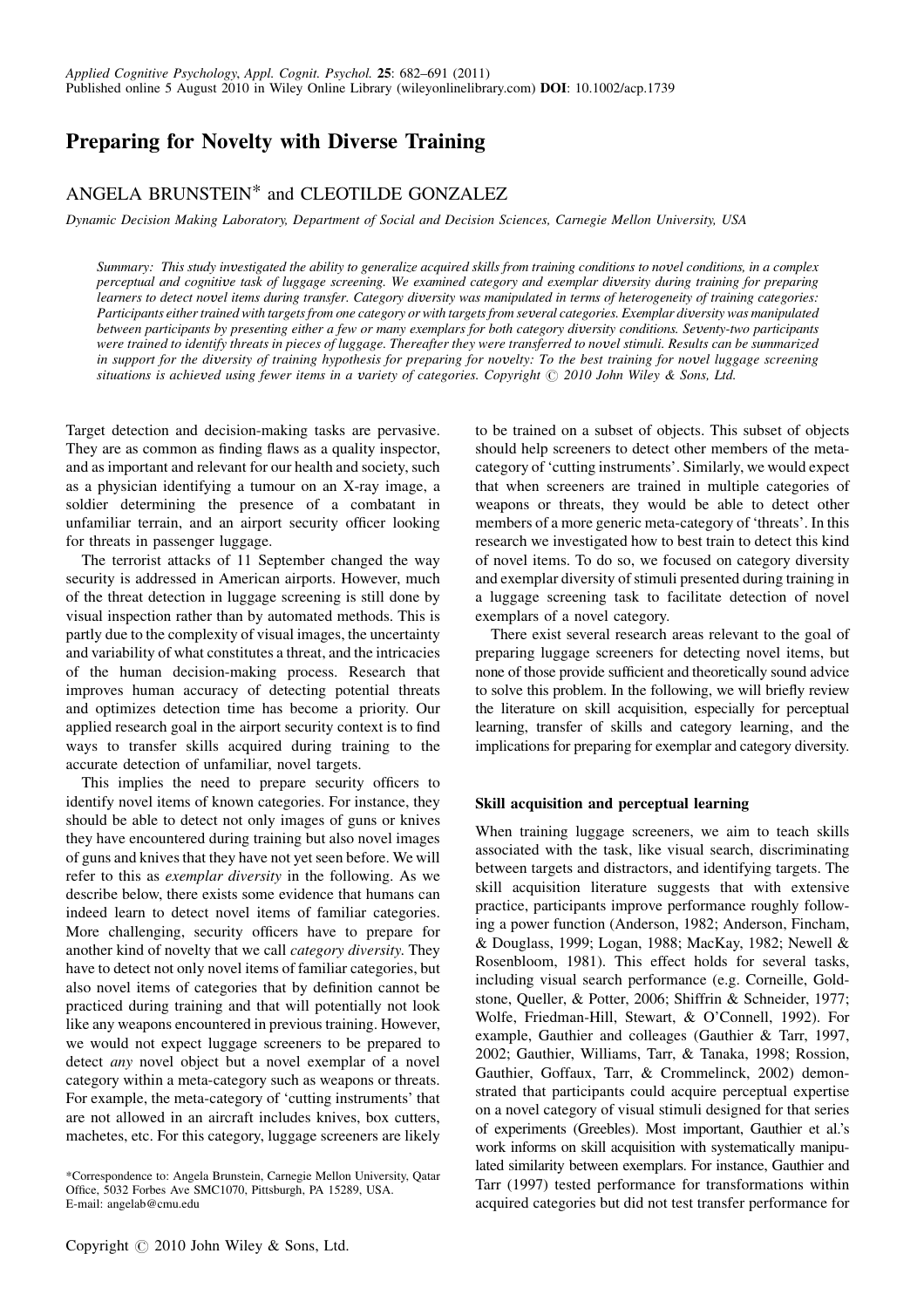a new category or family of Greebles. More generally, skill acquisition research has focused mainly on ways to improve speed and reduce errors for a given task, rather than on creating flexibility and robustness of knowledge with which humans can address novel task conditions with enhanced performance. For instance, Smith et al. found that participants relied heavily on the recognition of familiar exemplars in visual search and had great difficulty using category-general knowledge (Smith, Redford, Gent, & Washburn, 2005; Smith, Redford, Washburn, & Taglialatela, 2005). As discussed by Chi (2006), expertise, which results from skill acquisition, suffers from many shortcomings including inflexibility of knowledge (cf. Singley & Anderson, 1989).

### Transfer of skills

Transfer studies extend beyond skill acquisition theories by investigating how acquired skills and knowledge can be applied to novel conditions. For luggage screening, we want officers to transfer visual search skills they acquired with training targets to novel targets they have not seen before. By definition, training and transfer situations have to share some aspects to allow transfer of acquired skills and they must be dissimilar to some degree to allow transfer of skills to novel conditions. That balance between similar and dissimilar aspects is central to transfer theories. Focusing on the similarity aspect, Healy and colleages (Healy, Wohldmann, Parker, & Bourne, 2005; Healy, Wohldmann, Sutton, & Bourne, 2006) found that individuals displayed retention and transfer of performance for an eye-hand coordination task only when the mental procedures developed during training could be reinstated (i.e. duplicated) at testing. Similarly, Singley and Anderson (1989; see also Sweller, 1980) argue that procedures learned during training have to be shared between training and transfer situations to apply those procedures, for instance, to transfer learned skills to a novel type of text editors.

Given similarity between training and transfer situations, transfer theories agree with skill acquisition theories and their implications for optimal performance. Where both accounts differ is the role of variability in terms of differences between training and transfer situations that defines transfer. Schmidt and Bjork (1992) argued that what works best for improving performance during training does not necessarily coincidence with conditions for optimal performance during transfer. They reviewed evidence for motor and verbal tasks showing that variability during training can enhance performance during transfer or test. For example, variability in the task's order, in the nature and scheduling of feedback often produce better transfer than consistent conditions (Schmidt & Bjork, 1992, see also Schmidt & Lee, 2005). More evidence for the effects of variability during training comes from Doane and colleages (Doane, Sohn, & Schreiber, 1999; Pellegrino, Doane, Fischer, & Alderton, 1991) for learning to discriminate complex polygons. In that case, transfer performance was better for the more difficult discrimination between similar polygons than for the easier discrimination between distinct polygons. Another manipulation increasing the training

environment complexity by adding clutter for a luggage screening task also resulted in improved performance during transfer (Fiore, Scielzo, & Jentsch, 2004).

What all these manipulations had in common was that they increased the task difficulty during training. More importantly, they enhanced the processing of training stimuli in a way that matched with the required processing during transfer. This is also known as 'transfer-appropriate processing' (Morris, Bransford, & Franks, 1977; Roediger, Gallo, & Geraci, 2002). For luggage screening, this means keeping constant aspects of the training situations that also apply to transfer situations and varying aspects that do not transfer to allow skill acquisition that is general enough to apply to novel stimuli. Before we can specify training conditions for luggage screening as preparation for novelty, we need to briefly review the literature on category learning.

## Category learning

There is evidence that humans are sensitive to exemplar diversity when learning new categories: More-variable categories are harder to learn than less variable categories (e.g. Fried & Holyoak, 1984; Hahn, Bailey, & Elvin, 2005; Homa & Vosburgh, 1976; Peterson, Meagher, Chait, & Gillie, 1973). At the same time, learning variable categories is a better preparation for generalizing to novel members of that category, especially if they are outside of the range of trained category members (Cohen, Nosofky, & Zaki, 2001; Flannagan, Fried, & Holyoak, 1986; Fried & Holyoak, 1984; Hahn et al., 2005; Homa & Vosburgh, 1976; Posner & Keele, 1968; Rips, 1989). For instance, Hahn et al. (2005) manipulated exemplar diversity for one of two perceptual categories of schematic flower images. Category membership for these stimuli was determined by the flowers' head and stem areas. Participants learned to distinguish between pictures of both categories and took a test afterwards with old and novel stimuli that were either very similar to the prototype or dissimilar. In one training condition with low exemplar diversity, flowers presented for the reference category were very similar to the prototype of that category. In the other training condition, the flowers presented were more diverse and dissimilar from the prototype. Training with high exemplar diversity made learning more difficult than training with low exemplar diversity, but higher exemplar diversity during training also increased generalization to novel stimuli outside the range of trained stimuli during test. What is missing in that study in respect to our luggage screening scenario is that participants had to generalize acquired skills to novel stimuli of the same category and not to stimuli of a novel category. Participants were also presented with one stimulus at a time and did not have to search for exemplars of a learned category among distractors.

What remains unknown in the field of category learning is, first, the question of whether diverse training can promote performance for a novel category, for example, other subcategories within a meta-category. For the Hahn et al. (2005) study, would the ability to discriminate between tall and short marguerites also apply to tall and short roses? For luggage screening, would the ability to detect knives also apply to box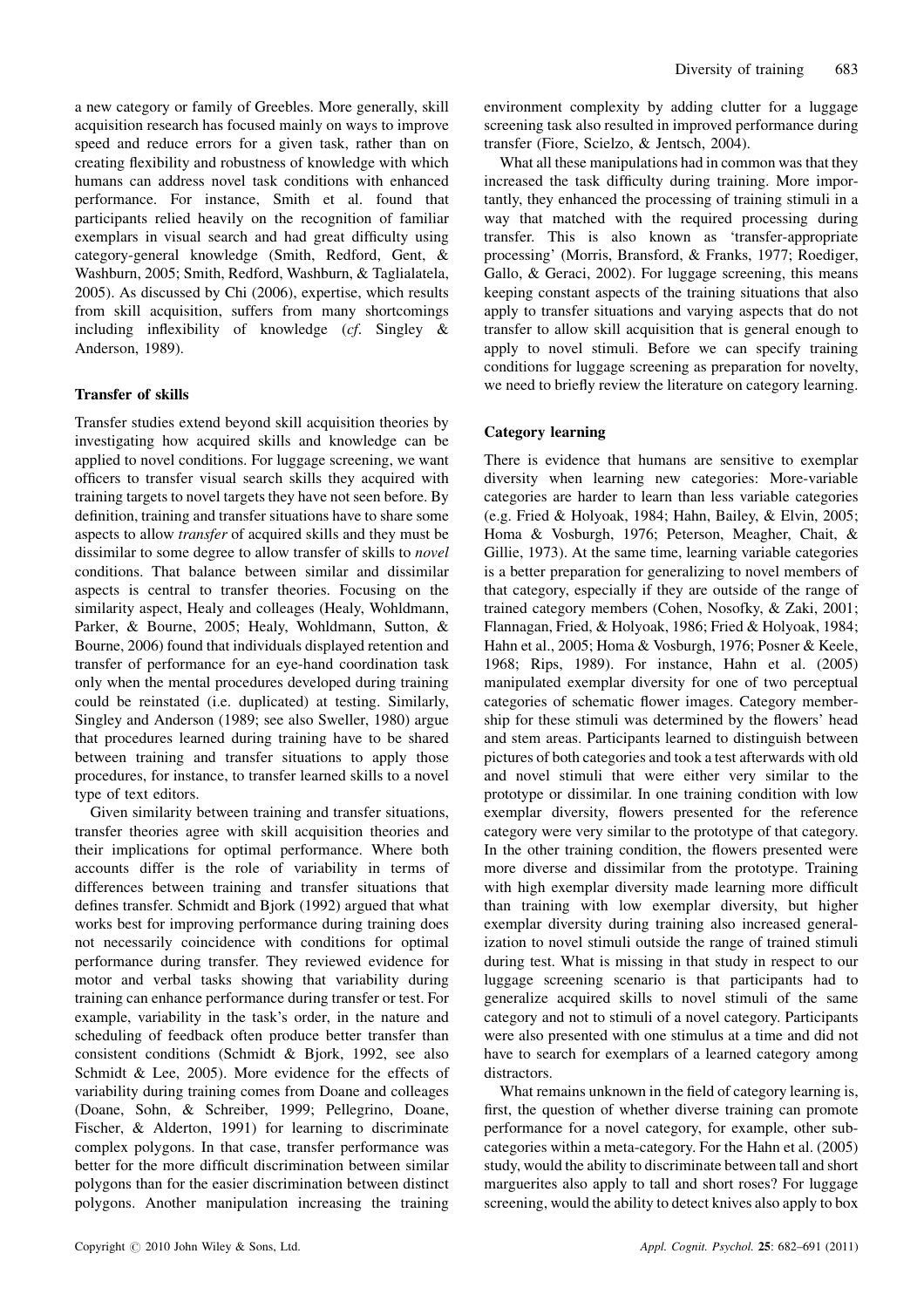cutters? In that case, the effects of exemplar diversity would have to scale up to category diversity. To our knowledge, there exist no studies investigating that kind of transfer. And second, it is not completely clear how results from category learning apply to visual search tasks. So far, visual search and categorization literature are rarely combined in studies (cf. Smith, Redford, Gent, et al., 2005; Smith, Redford, Washburn, et al., 2005; Wolfe, Horowitz, van Wert, Kenner, Place, & Kibbi, 2007) because categorization requires identifying targets presented in isolation while visual search requires discriminating targets from simultaneously presented distractors.

### Visual search training

There is some evidence that category membership can guide visual search (e.g. Bauer, Jolicoeur, & Cowan, 1996; Daoutis, Pilling, & Davis, 2006; Wolfe et al., 1992), especially for extensively practiced categories like letters or numbers (Brand, 1971; Egeth, Jonides, & Wall, 1972; Gleitman & Jonides, 1976; Ingling, 1972; Jonides & Gleitman, 1972, 1976). Moreover, there is some evidence for the benefits of diverse training for visual search tasks: For a luggage screening scenario, Wolfe et al. (2007) found that searching for high frequency exemplars of a category can promote performance when searching for low frequency exemplars of the same category. This result is especially encouraging because the category used was a meta-category of tools (pliers, axes, drills and hammers) and it seems that benefits in one sub-category transferred to another subcategory in that experiment. However, searching for high frequency exemplars in one category did not help with searching for low frequency exemplars of another unrelated category in another experiment of that series, indicating that there exist limits to diverse training. This pattern makes sense as we would not expect that searching for some targets would help with searching any other targets but only targets from the same or related categories given the evidence we have reviewed thus far.

Smith et al. (Smith, Redford, Gent, et al., 2005; Smith, Redford, Washburn, et al., 2005) investigated a visual search task with dot patterns. Both series of studies are remarkable because the authors successfully combined paradigms from categorization and visual search research to investigate the benefits of diverse training on transfer at the level of exemplar diversity. As with Hahn et al. (2005) in a study on perceptual category learning, high exemplar diversity resulted in worse performance when detecting stimuli during training than low exemplar diversity: Stimuli dissimilar from the prototype of a category (31% correct) were detected less often than stimuli that were similar or identical to the prototype of that category (both 80% correct). For transfer, the authors (Smith, Redford, Washburn, et al., 2005) noted that performance in a learning study dramatically dropped when targets were replaced with similar but new members of a category during the course of the experiment (i.e. introducing exemplar diversity). In this series of studies, participants' performance recovered after the introduction of novel stimuli before dropping again with the introduction of a second set of new targets. Remarkably, participants still performed better with novel targets than baseline in both cases (6–14% improvements of average performance for both blocks with novel stimuli compared to the initial block), indicating there are benefits of diverse training for detecting novel targets of a known category. This was especially true for a luggage screening version of the task instead of searching for dot patterns (14% improvement) or searching for dot-patterns after the location of a potential target was cued before each trial (11% improvement).

In summary, there is some evidence that diverse training as suggested by Schmidt and Bjork (1992) might be beneficial when preparing luggage screeners for detecting novel targets, given that diverse training supports transferappropriate processing in terms of preventing too specific skill acquisition. This effect holds true for generalization to novel stimuli within a category (Hahn et al., 2005; Smith, Redford, Gent, et al., 2005; Smith, Redford, Washburn, et al., 2005; Wolfe et al., 2007, experiment 3), but not necessarily for transfer between any categories (Wolfe et al., 2007). It also only holds for tasks where diversity adds to task difficulty, like categorization and visual search, but not for tasks where diversity of stimuli makes the task easier as for same/different judgments (e.g. Ashworth & Dror, 2000; Doane et al., 1999; Pellegrino et al., 1991).

For this study, we extended evidence for category diversity, in addition to exemplar diversity, to prepare learners to detect novel items of a novel category. As Wolfe et al. (2007) demonstrated, it is not very likely that searching for one category like clocks might benefit searching for items of a completely unrelated category like weapons. In our study, we used items that are prohibited in passengers' luggage at the airport. Within that meta-category, we focused on diversity of exemplars during training as well as on similarity between training and transfer situations. We tested the effects of category diversity on performance during training and transfer by introducing three training conditions. We defined one sub-group of threats, tools, as the transfer category. As a control condition, one group of participants trained with exemplars from that transfer category right away (low category diversity, same category). A second group also trained also with exemplars from a category that was different from the transfer category (low category diversity, different category). To discriminate between these two low category diversity groups, we will label the first group as control and the second group as low category diversity. And a third group trained with exemplars from several categories that were all different from the transfer category (high category diversity, different categories). In addition, we manipulated exemplar diversity by presenting half of the participants in each condition with a few exemplars (low exemplar diversity) and the other half of the participants training with many exemplars for each set of targets (high exemplar diversity). We tested the following training hypotheses (see also Table 1):

Hypothesis 1: Searching for items from one category (i.e. control and low category diversity) will result in better training performance than searching for items from several categories (i.e. high category diversity).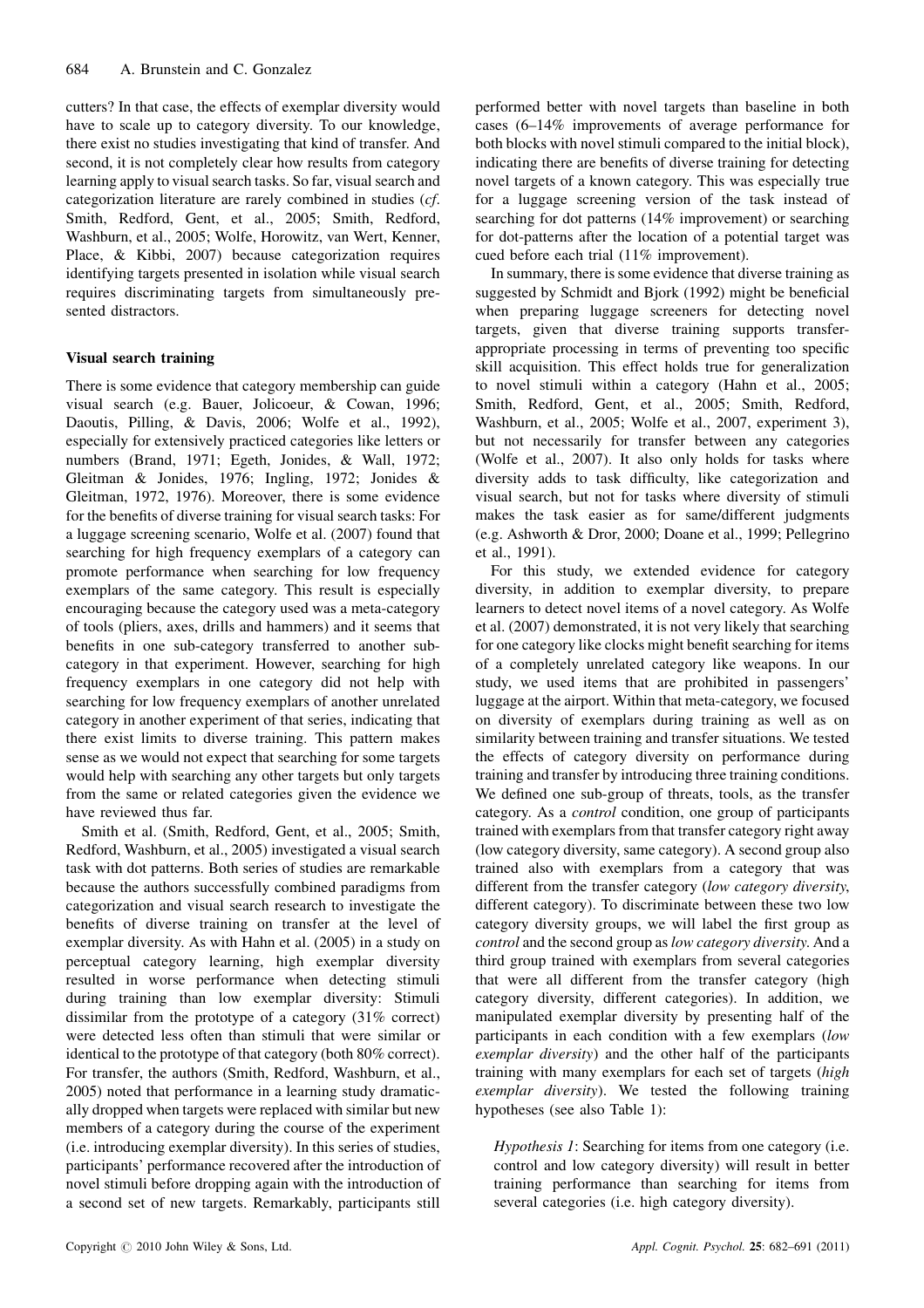Table 1. Hypotheses for training and transfer performance for the three category diversity conditions and the two exemplar diversity conditions

| Training performance                                         | Transfer performance                                                                |
|--------------------------------------------------------------|-------------------------------------------------------------------------------------|
| H <sub>1</sub> category diversity:<br>$control = low > high$ | H <sub>3</sub> category diversity: low $\lt$ high                                   |
|                                                              | H3a similarity: $low <$ control = high<br>H3b heterogeneity: $low = control < high$ |
| H <sub>2</sub> exemplar diversity:<br>low > high             | H4 exemplar diversity: low $\lt$ high                                               |

Hypothesis 2: Searching for a restricted number of exemplars per category (i.e. low exemplar diversity) will result in better performance during training than searching for a higher number of exemplars (i.e. high exemplar diversity).

We considered low exemplar diversity during training to be a precondition for successfully learning to perform the task as demonstrated by Smith, Redford, Gent, et al. (2005). At the same time with low exemplar diversity, participants are at risk of acquiring competences specific to trained exemplars that do not transfer well to novel exemplars of that category (Hahn et al., 2005; Smith, Redford, Washburn, et al., 2005). Therefore, as the diversity of training hypothesis, we expected high category and exemplar diversity to result in better transfer performance than low category diversity and exemplar diversity. Correspondingly, we tested the following hypotheses:

Hypothesis 3: Searching for items from one category during training (i.e. control and low category diversity) will result in worse transfer performance than searching for items from several categories during training (i.e. high category diversity).

Hypothesis 4: Searching for a restricted number of exemplars per category during training (i.e. low exemplar diversity) will result in worse transfer performance than searching for a higher number of exemplars during training (i.e. high exemplar diversity).

For category diversity, there are two different justifications for the diversity of training hypothesis with one relying on similarity between training and transfer stimuli and the other relying on different kinds of learning outcomes in homogeneous and diverse training participants, where with heterogeneous training fosters more abstract, conceptual learning and homogeneous training fosters more exemplar based, perceptual learning. The similarity interpretation of the diversity of training hypothesis suggests that if the application situation is not known in advance, the chances of having encountered something similar before are higher with heterogeneous training that gathers diverse regions of the problem space, than with homogeneous training that gathers just one region of the problem space, except for a special case with novel items either within the range of trained homogeneous stimuli or very close to those. This interpretation is consistent with evidence that transfer performance is

best with consistent training with identical conditions for training and transfer (see Healy et al., 2006). Therefore, we tested the following hypotheses:

Hypothesis 3a: Searching for items from several categories (i.e. high category diversity) during training will result in better transfer performance than searching for items from a category that is different from the transfer category (i.e. low category diversity) during training, but will result in worse transfer performance than searching for items from the transfer category right away (i.e. control) during training.

In contrast, the heterogeneity interpretation of the diversity of training hypothesis provides a stronger claim by stating that homogeneous and heterogeneous training result in different learning experiences and outcomes. Hahn et al. (2005) demonstrated that identical items during training are not necessary to achieve the best transfer to novel items. In that study, better generalization to novel items of the same category was obtained after heterogeneous training with distant members of that category, compared to homogeneous training that are close to prototype members of that category. For this scenario, one would expect that diverse training with heterogeneous experiences makes people more likely to acquire more general concepts that apply to novel situations than homogeneous experiences. We therefore tested:

Hypothesis 3b: Searching for items from several categories (i.e. high category diversity) during training will result in better transfer performance than searching for items from one category that is either the transfer category (i.e. control) or different from the transfer category (i.e. low category diversity).

## **METHOD**

## **Participants**

Seventy-two college students (47 male, 25 female;  $M = 25$ years,  $SD = 7$ ) participated in this study. All participants were right-handed, had normal colour vision, and had normal or corrected-to-normal visual acuity. All participants were recruited from local universities and were paid a total of \$15 for their participation. Twelve participants were randomly assigned to one of the six experimental conditions, including a training session and a transfer session taking place 24 hours later. The total participation time did not exceed 1.5 hours.

## Design and materials

This study was conducted as a  $3 \times 2$  between-subjects design with category diversity (control, low, high) and exemplar diversity (low, high) manipulated between the participants during training. Participants were assigned to one of six training conditions and all participants were then transferred to the same transfer condition with novel exemplars that were not shown during the training. Based on a pilot study with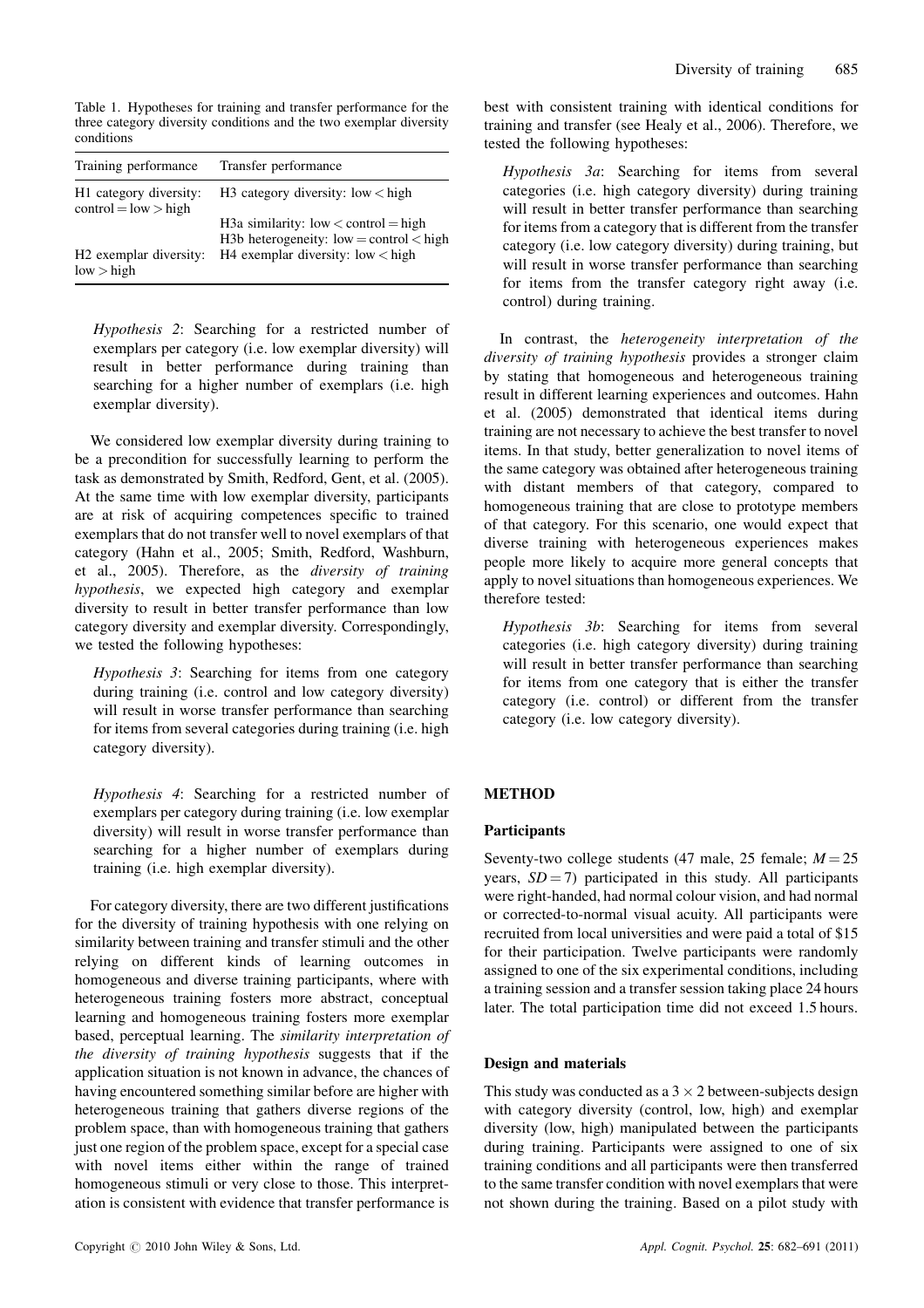eight participants, 65 objects from three categories were selected as targets for this study. In the pilot, participants arranged pictures of potential targets in a similarity space. Targets for the training conditions were chosen so that items of each category were more similar to each other than to exemplars of other categories and all categories about equally similar to the transfer category of tools.

Correspondingly, the control condition involved items drawn from the transfer category of tools (see Figure 1a). The low category diversity condition involved items drawn from one category (i.e. knives, see Figure 1b) that was different from the transfer category. The high category diversity condition involved objects from four categories (knives, guns, scissors and sharp glass objects; see Figure 1c) that were also different from the transfer category. The low exemplar diversity condition involved five different items while the *high exemplar diversity* condition involved 20 different items. Correspondingly, participants trained either with 5 or 20 knives (low category diversity with low vs. high exemplar diversity), with 5 or 20 tools (control with low vs. high exemplar diversity) or with 5 or 20 objects (high category diversity with low vs. high exemplar diversity).

For the transfer session, five novel tools were used as targets. These were novel items that did not appear at all during training.

Our luggage screening simulation is similar to the one used in Wolfe et al. (2007) and Smith et al. (Smith, Redford, Gent, et al., 2005; Smith, Redford, Washburn, et al., 2005). It imitates some of the aspects of the task performed by security officers at the airport when checking passengers' luggage for potential threats. The simulation we developed involves complex visual images of bags (see Figure 2) built from individual X-ray images of targets and distractors. Individual images of these items were provided by the Transportation

Security Administration (TSA). The bags images were created using Adobe Photoshop by adding individual objects to images of empty bags and attempting to make them as comparable in clutter as possible (Madhavan & Gonzalez, 2007, 2009). Other studies have used similar luggage screening images to examine the visual search aspects of a screener's performance (i.e. Fiore et al., 2004; McCarley & Carruth, 2004; McCarley, Kramer, Wickens, Vidoni, & Boot, 2004; Washburn, Taglialatela, Rice, & Smith, 2004; Wolfe et al., 2007) for issues related to operator trust in automated decision support systems (Madhavan & Wiegmann, 2005), and categorization and specificity of practice (Smith, Redford, Gent, et al., 2005).

A 'trial' in the luggage screening simulation requires participants to observe a bag filled with various everyday objects (e.g. clothes, hair dryers and pill bottles). In 50% of all cases the bags contained one target, such as a knife, gun, scissors, sharp glass object or tool. Participants had to inspect these bags and click on detected targets or let the presentation of the bag time out after 4 seconds. Immediately after each trial, the system provides participants with feedback in form of a text message saying 'weapon identified' (hit), 'no weapon at location' (false alarm), 'weapon missed' (miss) or 'secure bag cleared' (correct rejection). Note that a false alarm message is displayed for both clicking a distractor in a secure bag and clicking in a bag with a target in another location. Next to the text message, there is the score per trial displayed with '10' for correct responses and ' $-10$ ' for incorrect responses, and the accumulated score for the current block of 100 trials. There was no other form of feedback implemented. Participants were informed whether or not the bag contained a target, but not which item was the target. The bag was not shown again after failure and there is no chance for participants to correct their response.



Figure 1. Examples of targets used in the luggage screening task. In the training session of experiment 1, participants were assigned randomly to one of three category diversity conditions: (a) control, (b) low or (c) high. At transfer, objects from set (a) were used as targets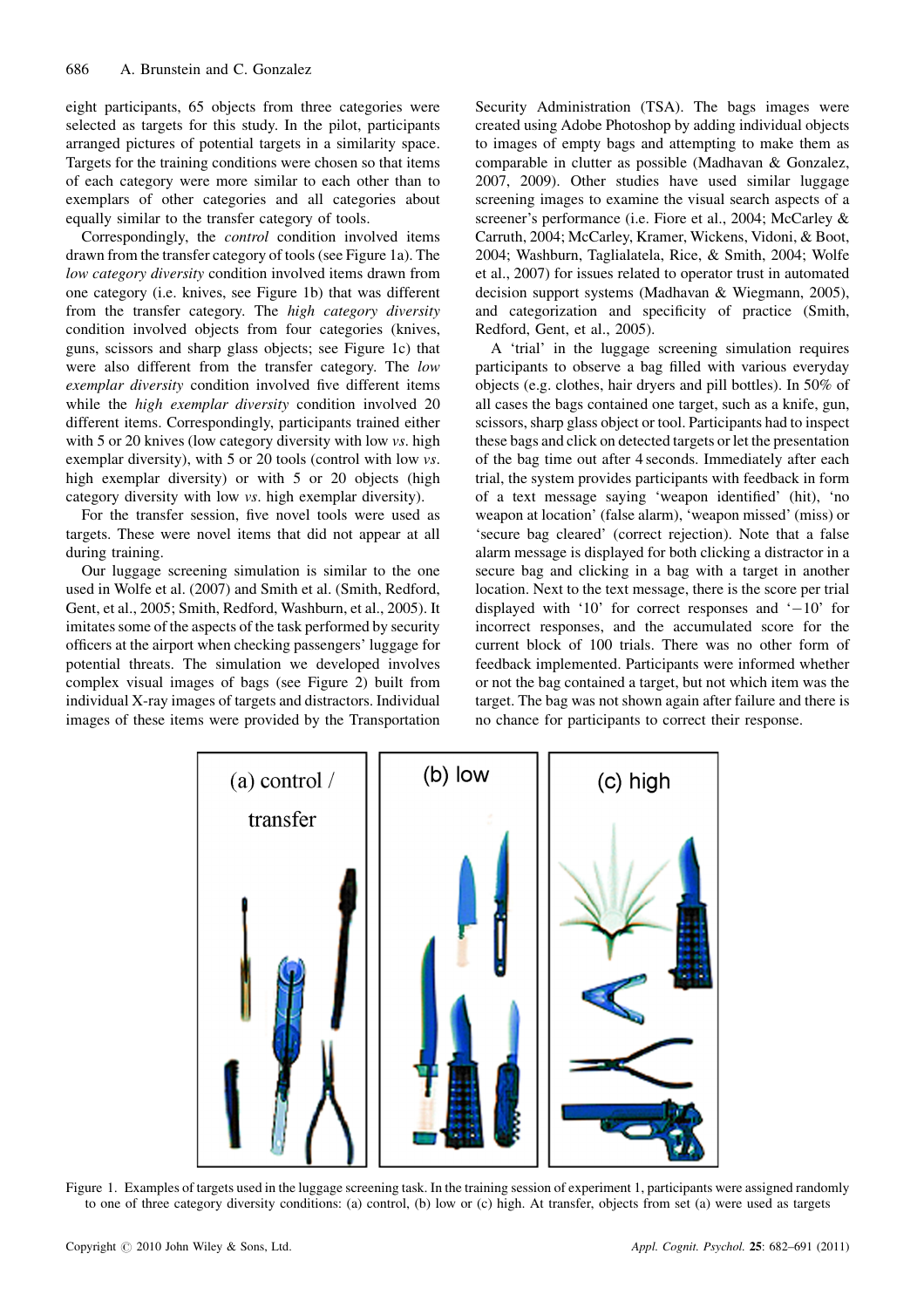

Figure 2. A bag used for the luggage screening task, composed from individual X-ray images provided by the TSA. This bag contains the image of a knife in the upper left corner and is therefore a target bag

### Procedure

The training session lasted about 1 hour and consisted of four blocks with 100 trials each and a base rate of 50% for targets. For training with low exemplar diversity (i.e. training with five knives, five tools or five objects), all four blocks had the same memory set of five items to search for. For training with high exemplar diversity (i.e. training with 20 knives, 20 tools or 20 objects), each block had a different memory set of five items to search for. During the training session, participants were asked to memorize a set of five targets before each of four blocks. Then, they were asked to search for any member of that set that appeared in the luggage for 100 trials.

The transfer session lasted half an hour and was run 24 hours after training. The transfer session consisted of one block with 100 trials and also a base rate of 50% for targets. During the transfer session, participants were not shown a memory set of targets to search for. Instead, they were instructed to use their best judgment to detect 'any possible dangerous items in the bags'. For all participants, that definition of targets was accepted as sufficient to perform the task. In order to keep conditions as similar as possible between training and transfer, participants received textual feedback about the accuracy of their diagnosis immediately after the end of each trial but were not shown the targets in case of failure nor were they given a chance to correct their responses.

#### Dependent variables

The dependent variable was detection accuracy, measured by hit rates and false alarm rates. Based on these rates we calculated d' and beta to measure overall performance. In accordance categorization research (e.g. Smith, Redford,

Copyright  $\odot$  2010 John Wiley & Sons, Ltd.  $\qquad \qquad$  Appl. Cognit. Psychol. 25: 682–691 (2011)

Gent, et al., 2005; Smith, Redford, Washburn, et al., 2005), we counted each click on a target as a correct response. Using this criterion, we might have missed a couple of identified targets with slightly misplaced clicks. We tried to accommodate for that by defining the target location a little bigger than the exact target area.

For the training session, we expected participants in the low category and control conditions to perform better in terms of higher d' than participants in the high category condition (see Hypothesis 1). In addition, participants in the low exemplar diversity condition should perform better than participants in the high exemplar diversity condition (see Hypothesis 2). More importantly for the transfer session, according to our diversity of training hypothesis (see Hypothesis 3), we expected participants in the high category diversity condition to perform better in terms of higher d' than participants in the low category condition when searching for novel targets. Participants in the control condition should either perform best during transfer (see Hypothesis 3a) or as poorly as participants in the low category diversity condition (see Hypothesis 3b). When detecting novel targets, participants in the high exemplar diversity condition should also perform better than participants in the low exemplar diversity condition for detecting and identifying targets (see Hypothesis 4).

#### **RESULTS**

For training performance, we conducted ANOVAs with blocks (4) as repeated measures factor and category diversity (control, low, high) and exemplar diversity (low, high) as between-subjects factors for d' and beta for identifying targets. For transfer performance we conducted ANOVAs with category diversity (3) and exemplar diversity (2) as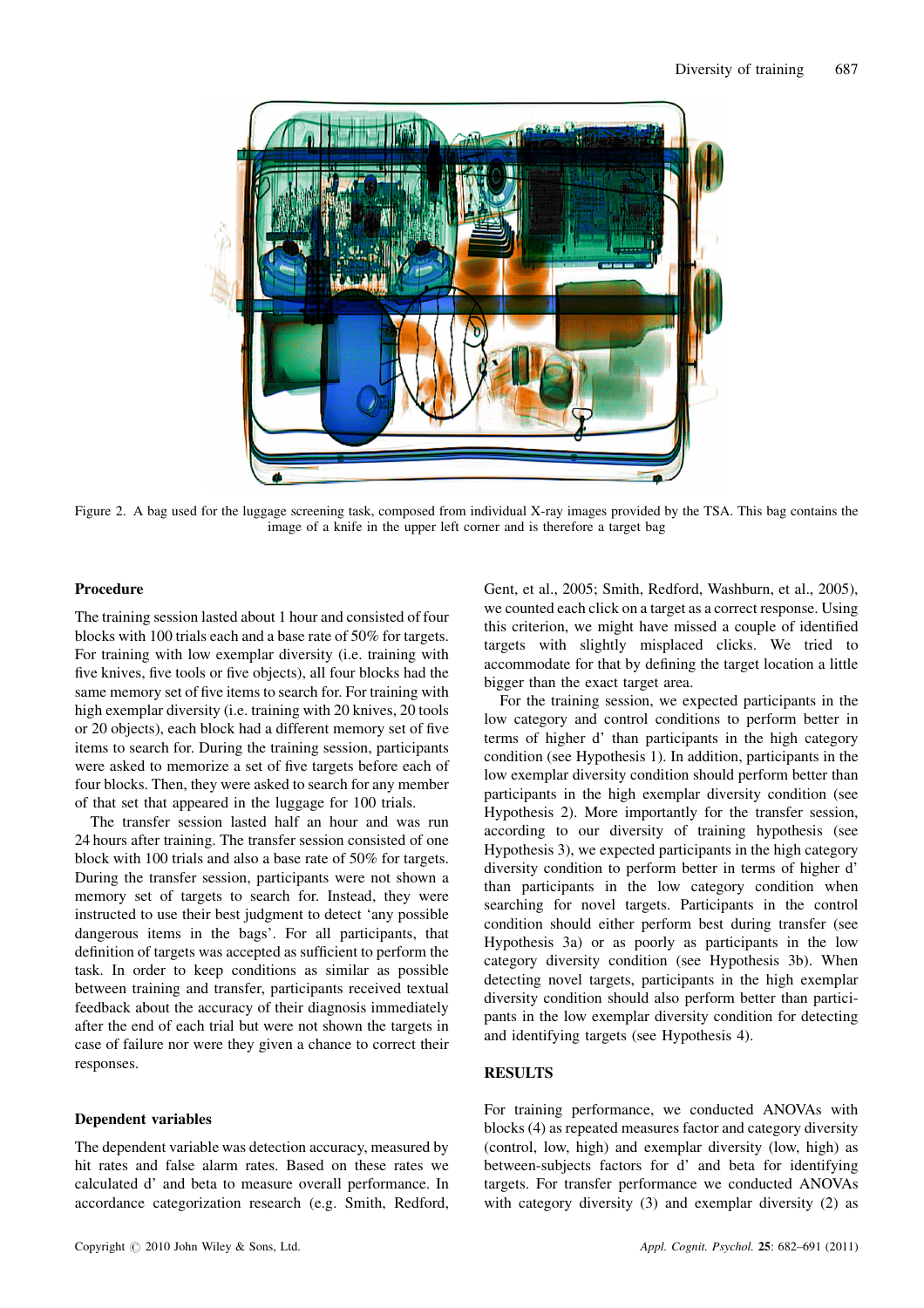between-subjects factors for d' and beta for identifying targets. For post hoc comparisons, we used Bonferroni tests.

#### **Training**

Table 2 shows the performance of identifying targets during training for each of the six conditions.

#### d' for identifying targets during training

The analysis of variance for d' revealed a significant main effect of blocks on training performance for identifying targets,  $F(3, 198) = 43.14$ ,  $p < .01$ ,  $\eta^2 = .40$ . This implies participants improved their performance with practice.

In addition, the analysis showed main effects of category diversity,  $F(2, 66) = 9.45$ ,  $p < .01$ ,  $n^2 = .22$ , and of exemplar diversity on training performance,  $F(1, 66) = 151.85$ ,  $p < .01$ ,  $\eta^2 = .70$ , and an interaction between both,  $F(2)$ ,  $66$ ) = 9.90,  $p < .01$ ,  $n^2 = .23$ . Participants in the low category diversity condition performed as well during training as participants in the high category diversity condition  $(p = 1.00)$  and both performed better  $(p's < .01)$  than control. It seems that the category of tools was harder to acquire than both knives and several other categories of objects. However, all participants in all groups improved their performance during training demonstrating significant learning. Participants in the low exemplar diversity condition performed better during training than participants in the high exemplar diversity condition (see Table 2).

#### Beta for indentifying targets during training

The variance analysis for beta showed no effect of blocks on training performance,  $F(3, 198) = 0.97$ ,  $\eta^2 = .01$ , indicating that participants' criterion for correctly identified targets remained stable across training blocks.

In addition, the analysis showed main effects of category diversity,  $F(2, 66) = 4.45$ ,  $p < .05$ ,  $\eta^2 = .12$ , and of exemplar diversity on training performance,  $F(1, 66) = 4.99$ ,  $p < .05$ ,  $n^2$  = .07, and an interaction between both,  $F(2, 66)$  = 3,26,  $p \le 0.05$ ,  $\eta^2 = 0.09$ . The main effect of category diversity indicates that participants in the low category diversity conditions demonstrated a more conservative criterion for reporting targets ( $\beta = .89$ ) than participants in the high

Table 2. Performance during the training session in terms of d' and response times

| Condition |                            |  |  |
|-----------|----------------------------|--|--|
| Exemplar  | Performance<br>mean $(SE)$ |  |  |
| Low       | 2.96(.24)                  |  |  |
| High      | 1.63(0.19)                 |  |  |
| Low       | 2.99(0.25)                 |  |  |
| High      | .45(.24)                   |  |  |
| Low       | 2.99(0.23)                 |  |  |
|           | 1.81(0.29)                 |  |  |
| Low       | 0.97(0.40)                 |  |  |
| High      | 0.80(0.11)                 |  |  |
| Low       | .46(.11)                   |  |  |
| High      | 1.00(0.13)                 |  |  |
| Low       | 0.21(0.06)                 |  |  |
| High      | $0.67$ $(.20)$             |  |  |
|           | High                       |  |  |

category diversity conditions ( $\beta$  = .44). Participants in the low exemplar diversity conditions demonstrated a more liberal criterion ( $\beta = .55$ ) than participants in the high exemplar diversity conditions ( $\beta = .82$ ).

#### Summary training

Participants improved their performance, as measured by d', during training. Against Hypothesis 1, control participants performed worse than participants in low and high category diversity conditions. That was especially true for control participants in the high exemplar diversity condition. It seems that tools as a category were harder to identify than knives or several objects. The analysis for beta revealed that performance of participants in the low category diversity conditions did not differ from participants in the control conditions, but participants in the low category diversity conditions demonstrated a more conservative criterion for identifying targets than participants in the low category diversity conditions. Therefore, Hypothesis 1 holds true for low category diversity producing better training performance than high category diversity, but not for control. Regarding Hypothesis 2, low exemplar diversity resulted in better identification rates than high exemplar diversity as expected. We interpret this as minimum criterion for sufficient learning.

### Transfer

Table 3 shows performance of the six groups during transfer.

#### d' for identifying targets during transfer

The analysis of variance for d' revealed significant main effects of category diversity,  $F(2, 66) = 5.15, p < .01$ ,  $\eta^2$  = .14, and of exemplar diversity on transfer performance for identifying targets,  $F(1, 66) = 8.60, p < .01, \eta^2 = .12$ , but no interaction between both,  $F(2, 66) = 0.83$ ,  $n^2 = .02$ . This implies participants in the low category diversity condition performed as well as control participants ( $p = 1.00$ ) and both performed worse ( $ps < .05$ ) than participants in the high category diversity condition. Again, participants in the low exemplar diversity condition performed better when

|  |  | Table 3. Performance during the transfer session |  |  |  |  |
|--|--|--------------------------------------------------|--|--|--|--|
|--|--|--------------------------------------------------|--|--|--|--|

|                       | Condition |          |                            |  |
|-----------------------|-----------|----------|----------------------------|--|
| Dependent<br>variable | Category  | Exemplar | Performance<br>mean $(SE)$ |  |
| $\mathbf{d}'$         | Low       | Low      | 1.00(.34)                  |  |
|                       |           | High     | 0.30(0.37)                 |  |
|                       | Control   | Low      | $0.65$ $(.28)$             |  |
|                       |           | High     | 0.29(0.23)                 |  |
|                       | High      | Low      | 1.98(.35)                  |  |
|                       |           | High     | 0.83(0.26)                 |  |
| <b>B</b> eta          | Low       | Low      | 0.97(0.14)                 |  |
|                       |           | High     | 1.54(0.30)                 |  |
|                       | Control   | Low      | 1.01(0.13)                 |  |
|                       |           | High     | 1.11(0.10)                 |  |
|                       | High      | Low      | 0.50(0.07)                 |  |
|                       |           | High     | 1.16(0.36)                 |  |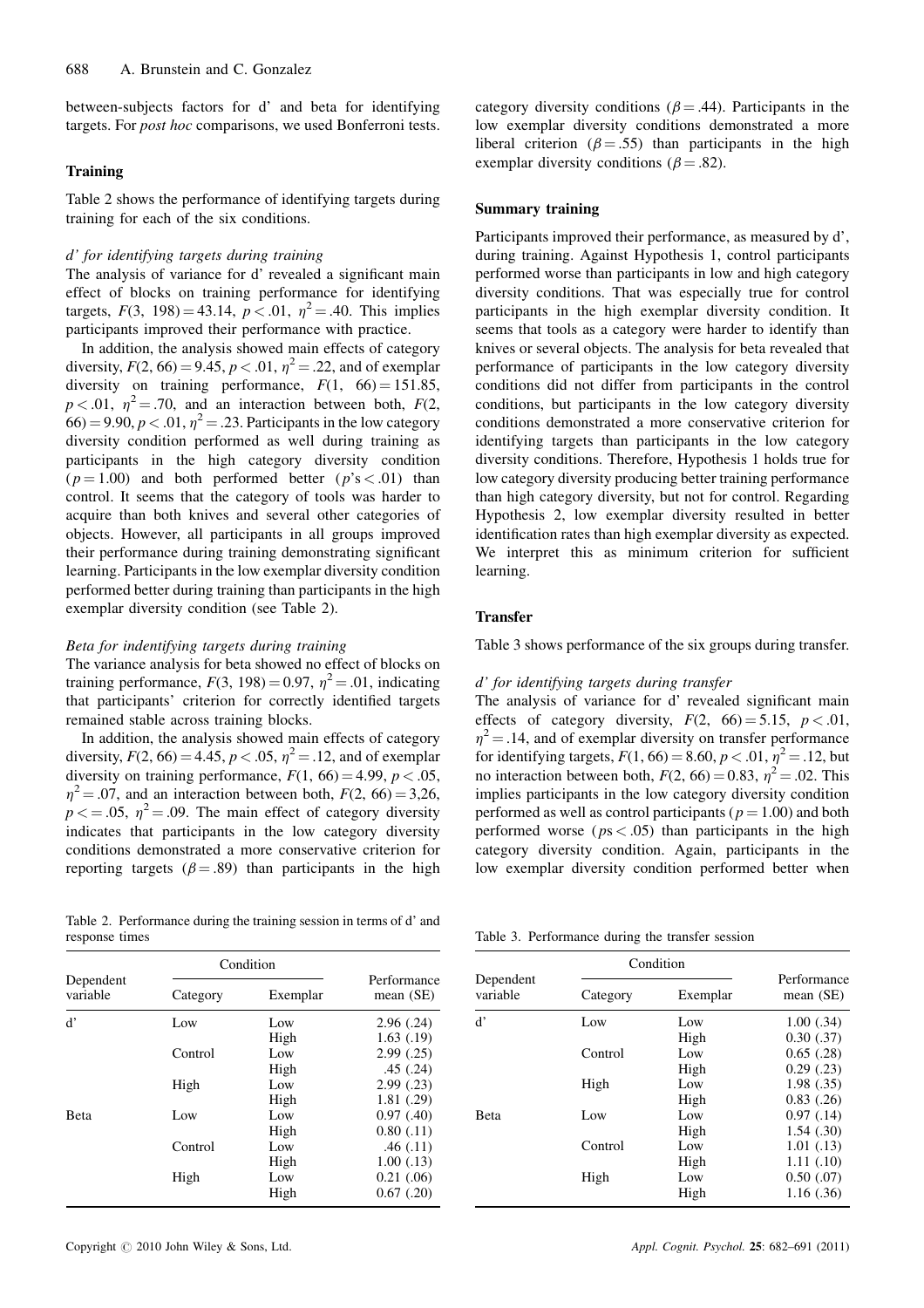identifying novel targets than participants in the high exemplar diversity condition (see Table 3).

#### Beta for identifying targets during transfer

A variance analysis for beta revealed no effect of category diversity,  $F(2, 66) = 1.99$ ,  $p = .14$ ,  $\eta^2 = .06$ , but a main effect of exemplar diversity on transfer performance,  $F(1, 1)$ 66) = 6.60,  $p < .05$ ,  $\eta^2 = .09$ , and no interaction between both,  $F(2, 66) = 0.98$ ,  $\eta^2 = .03$ . This implies participants in the low exemplar diversity condition ( $\beta = .83$ ) demonstrated a more conservative criterion for identifying targets than participants in the high exemplar diversity condition  $(\beta = 1.27)$ .

#### Summary transfer

As expected by Hypothesis 3, participants in the high category diversity condition performed best during transfer, according to d'. In contrast with Hypothesis 3a, participants in the low category diversity condition performed as well during transfer as control participants. This confirms the heterogeneity version of the diversity of training Hypothesis 3b: Better performance by participants in the diverse training conditions is not primarily based on similarity of some training experiences with transfer experiences, but on the heterogeneity of experiences during training to prevent overly specific exemplar learning. It is remarkable that participants in the control conditions performed worst during transfer, despite being trained on exemplars of the transfer category all along. This is probably due to the task difficulty of identifying tools, compared to detecting knives or diverse objects. Against Hypothesis 4, participants in the low exemplar diversity conditions performed better than participants in the high exemplar diversity condition not only during test but also during transfer. With respect to response criteria, there was an effect of exemplar diversity during training on the criterion demonstrated for identifying targets. The betas changed dramatically from more liberal during training to more conservative during transfer. This makes sense because participants were told what to look for during training but not during transfer.

#### DISCUSSION

This study investigated the effects of category and exemplar diversity during training on performance during transfer for novel image recognition situations. For example, for airport luggage screeners, these novel situations are novel threats, for which by definition, training cannot be carried out in advance. More globally, for most training scenarios, learners have to generalize from experiences during training to novel situations outside the classroom.

Based on the results of our study, we conclude that employing a few and not many items from diverse categories and from more than one homogeneous category during training will best prepare luggage screeners for these novel threats. It appears that better recognition of novel items comes from recognizing fewer items encountered during training than from recognizing a broader range of less welltrained items contradicting Hypothesis 4. This result seems to also contradict with evidence for the benefits of exemplar diversity presented by Hahn et al. (2005) and Smith, Redford, Washburn, et al. (2005). However, our manipulation of exemplar diversity is slightly different from both of the previous investigations: Hahn et al. and Smith et al. did not manipulate the number of exemplars but their distance from the prototype of a category, thus paralleling within a category what we manipulated between categories. They found that the more dissimilar from the prototype exemplars, the more learning was impaired. This matches our results for category diversity, but not our results for exemplar diversity.

Secondly and more importantly, it is better to train with diverse categories and not just on one category to prepare for novelty confirming Hypothesis 3. This effect of category diversity cannot be explained just by the similarity between training and transfer targets (see Hypothesis 3a), but it needs to be explained by the heterogeneity of experience during training (see Hypothesis 3b). This result provides strong support for our diversity of training hypothesis. In terms of categorization theories, diverse training can hinder overly specific exemplar learning. This result confirms Hahn et al.'s (2005) finding that participants better generalized to novel exemplars after diverse training than after homogeneous training within a category. It also matches with Wolfe et al.'s (2007) finding benefits for diverse training within a metacategory but not between unrelated categories.

One interesting aspect of performance concerns adaptation in terms of sensitivity and response criterion when facing novel stimuli. While Wolfe et al.'s (2007) experiment 3 implies that participants changed their response criterion for different objects within a category, Hahn et al. (2005) found that participants in the diverse training condition differed from participants in the homogeneous training condition in terms of sensitivity, but not in terms of their response criterion. In our study we found a different pattern for category versus exemplar diversity conditions. We found similar betas for low versus high category and exemplar diversity conditions. For category diversity conditions, we found the same beta, but higher d's for high than low category diversity conditions. In contrast, for exemplar diversity conditions, we found both higher betas and higher d's for low than for high exemplar diversity conditions. It seems that participants tried their best to cope with the novel and difficult conditions during transfer. Participants who were worse prepared for novel stimuli based on their sensitivity seem to have adjusted their response criterion accordingly. More research will be needed to explore that effect more carefully and to fully understand this phenomenon.

Another interesting aspect concerns transfer. Our data would not support generalization to novel targets by adding any objects. Wolfe et al. (2007) did not find consistently better performance for detecting rare weapons by adding unrelated items, but did find better performance only by adding other kinds of tools to a rare sub-category of tools. For our study, adding more exemplars of diverse objects or of tools did not improve either training or transfer performance, probably because what it takes to identify threats are training targets that highlight critical attributes. Because learning diverse objects takes more effort than homogenous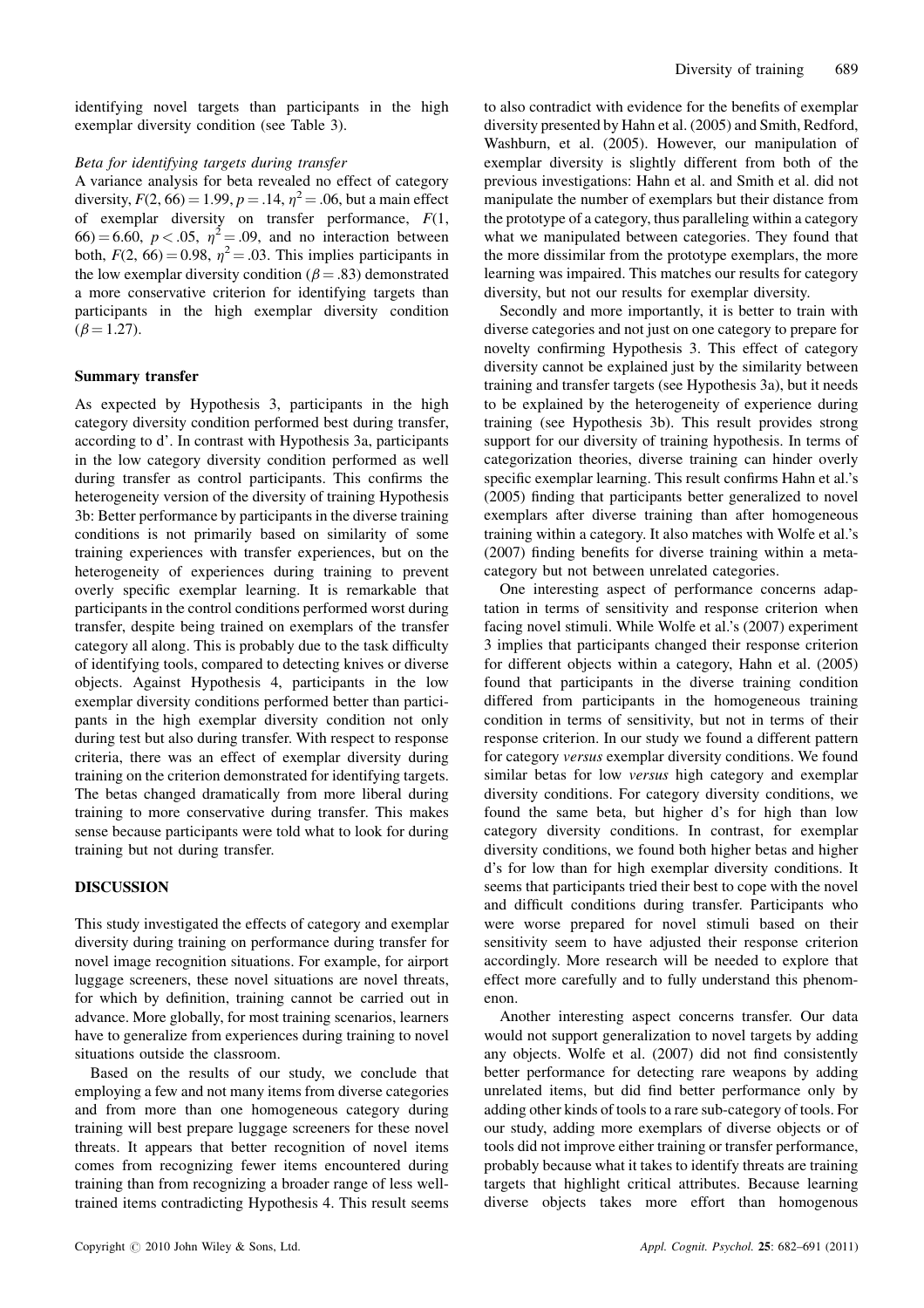categories, the number of items used should be as small as possible but representing all critical attributes. On the other hand, repeated exposure to the attributes in several objects helps to separate critical from non-critical features and this could result in improved performance.

In addition, the category of tools was the hardest to acquire during training and still difficult during transfer even for participants who had trained with that category all along. This might sound surprising because tools should be objects most participants are familiar with. In this study, however, students were presented with X-rays of tools and not actual pictures of tools. In addition, tools form a meta-category with individual items that were hard to name for participants of a pilot study while knives form a basic level category. For knives, those participants happily referred to 'another knife', while they would never refer to 'another tool'. For several objects, participants might have memorized something like 'two knives, one gun, a screw driver and a hammer'. For tools it might have been 'a screw driver, a hammer and two things I have never seen before'. It would be interesting to replicate this study with another transfer category that has comparable learning outcomes for all involved categories before participants are transferred to novel stimuli.

In the domain of luggage screening it is very likely that novel targets might be as hard to detect as our tool condition. In related studies on time pressure and workload, Gonzalez (2004, 2005) has found that what best prepares for difficult tasks are not those difficult conditions but conditions that optimally support learning as a specific version of transferappropriate processing. Corresponding to those studies it is better to transfer skills acquired under easier conditions to harder transfer conditions than not sufficiently acquiring that skills when training under hard conditions right away.

In summary, the best training for novel luggage screening targets is a restricted number of items collected from a variety of categories, enabling successful learning and preventing over-specialization. There are two limitations to these conclusions. First, what has to be considered as small or large numbers of exemplars critically depends on the amount of training learners are exposed to. For our participants training for about one hour, five items resulted in better performance in the learning session than 20. For luggage screeners in the UK who have had trained for several months, 250 items are already a small enough number resulting in over-specialization (see Smith, Redford, Washburn, et al., 2005, p. 1172) and hindering generalization to novel targets. In that study, threat images were occasionally digitally injected into the images of actual bags passing through security. When introducing novel images of weapons after several months, performance of the luggage screeners dropped back to baseline despite extensive training.

Secondly, when considering category diversity of training, we are at risk of comparing apples to oranges. Even for categories with the same within-category similarity between exemplars, like knives and tools, categories can still differ remarkably and can create very different learning conditions. In our study, training on knives resulted in much better learning outcomes than training on tools. Both sets of targets resulted in comparably poor performance when searching for novel targets. As described above, the task difficulty might interact with the benefits of diverse training. If searching for knives had have been the transfer task we might have gotten different results in this study. This issue could be especially relevant for categories that are created dynamically on demand and are not predefined. Further investigations will be needed to identify all the factors relevant to category diversity affecting preparation for novel situations.

This research also brings back the spotlight on issues discussed by Schmidt and Bjork (1992) concerning existing trade-offs in training speed, accuracy and real-world performance. Training programs must not only test the practice effects of the variables of interest, but also the transfer, durability and generalization of the knowledge acquired when those variables are removed or modified. According to our results, the transfer of training to real-world performance depends directly on the diversity of conditions used in training and on the similarity between training and transfer conditions.

#### ACKNOWLEDGEMENTS

This research was partially supported by the Multidisciplinary University Research Initiative Program (MURI; N00014- 01-1-0677) and by the National Science Foundation (Human and Social Dynamics: Decision, Risk, and Uncertainty, Award number: 0624228) awards to Cleotilde Gonzalez. The authors are also grateful for editorial assistance during the preparation of this paper provided by Lisa Czlonka and programming assistance for the Luggage Screening task provided by Varun Dutt. They thank Frank Ritter for helpful comments on an earlier version of the paper.

#### **REFERENCES**

- Anderson, J. R. (1982). Acquisition of cognitive skill. Psychological Review, 89, 369–403.
- Anderson, J. R., Fincham, J. M., & Douglass, S. (1999). Practice and retention: A unifying analysis. Journal of Experimental Psychology: Learning, Memory, and Cognition, 25, 1120–1136.
- Ashworth, A. R. S., & Dror, I. E. (2000). Object identification as a function of discriminability and learning presentations: The effect of stimulus similarity and canonical frame alignment on aircraft identification. Journal of Experimental Psychology: Applied, 6, 148–157.
- Bauer, B., Jolicoeur, P., & Cowan, W. B. (1996). Distractor heterogeneity versus linear separability in color search. Perception, 25, 1281–1293.
- Brand, J. (1971). Classification without identification in visual search. Quarterly Journal of Experimental Psychology, 23, 178–186.
- Chi, M. T. H. (2006). Two approaches to the study of experts' characteristics. In K. A. Ericson, N. Charness, & P. J. Feltovitch (Eds.), Cambridge handbook of expertise and expert performance (pp. 121–130). Cambridge, UK: Cambridge University Press.
- Cohen, A. L., Nosofsky, R. M., & Zaki, S. R. (2001). Category variability, exemplar similarity, and perceptual classification. Memory & Cognition, 29, 1165–1175.
- Corneille, O., Goldstone, R. L., Queller, S., & Potter, T. (2006). Asymmetries in categorization, perceptual discrimination, and visual search for reference and nonreference exemplars. Memory & Cognition, 34, 556– 567.
- Daoutis, C. A., Pilling, M., & Davies, I. R. L. (2006). Categorical effects in visual search for colour. Visual Cognition, 14, 217–240.
- Doane, S. M., Sohn, Y. W., & Schreiber, B. (1999). The Role of Processing Strategies in the Acquisition and Transfer of a Cognitive Skill. Journal of